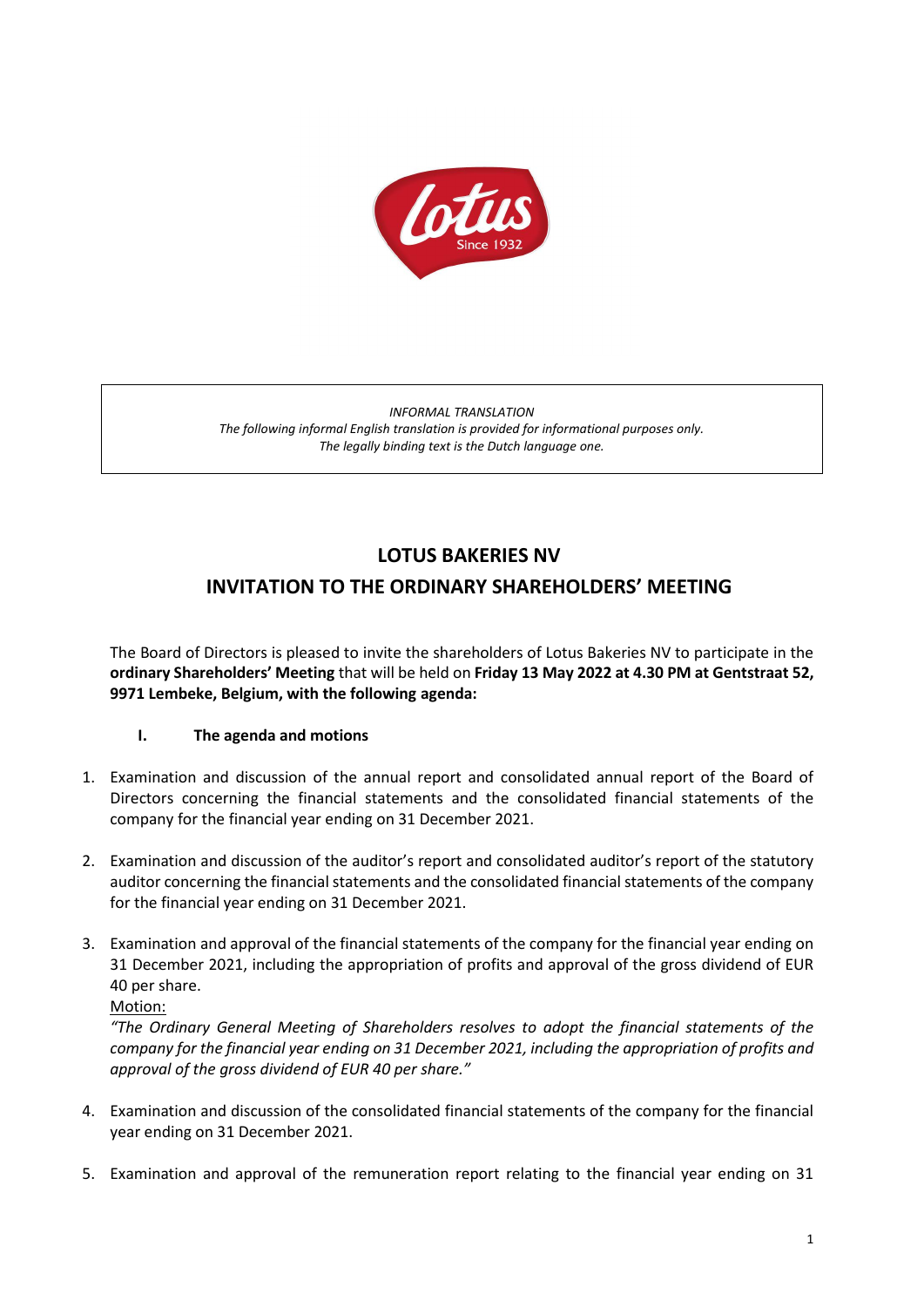December 2021.

Motion:

*"The Ordinary General Meeting of Shareholders resolves to adopt the remuneration report relating to the financial year ending on 31 December 2021."*

6. Discharge of the directors.

Motion:

*"The Ordinary General Meeting of Shareholders resolves to grant discharge to the directors for duties performed by them during the financial year ending on 31 December 2021."*

7. Discharge of the statutory auditor.

Motion:

*"The Ordinary General Meeting of Shareholders resolves to grant discharge to the statutory auditor for duties performed by her during the financial year ending on 31 December 2021."*

8. Noting of the end of the current term of office and approval of the reappointment as independent director of the company, for a term of four years, of Lema NV, Enterprise number 0463.212.513, represented by its permanent representative, Mr Michel Moortgat, and establishment of remuneration. All relevant information concerning the candidate's professional qualifications and a list of positions already held by the candidate, are published on the company's website. Motion:

*"The Ordinary General Meeting of Shareholders notes the end of the term of office as independent director of the company of Lema NV, Enterprise number 0463.212.513, represented by its permanent representative, Mr Michel Moortgat, and resolves - based on a proposal by the Board of Directors, assisted in this by the Remuneration and Nomination Committee - to reappoint them for a term of four years, ending immediately after the 2026 Ordinary General Meeting. The Ordinary General Meeting of Shareholders acknowledges that, based on the information available to the company, Mr Michel Moortgat and Lema NV fulfil the independence criteria of Article 3.5 of the Belgian Corporate Governance Code 2020 and Article 7:87(1), first paragraph of the Companies and Associations Code. The director will receive an annual remuneration for this in accordance with the approved remuneration policy."*

9. Noting of the end of the term of office as non-executive director of the company of PMF NV, Enterprise number 0480.657.962, represented by its permanent representative, Mr Johan Boone. Motion:

"*The Ordinary General Meeting notes the resignation as director of the company of PMF NV, Enterprise number 0480.657.962, represented by its permanent representative, Mr Johan Boone, due to reaching the maximum age for serving as director, and resolves to accept their resignation, to take effect immediately after this Ordinary General Meeting."*

10. Appointment of PMF NV, Enterprise number 0480.657.962, represented by its permanent representative, Mr Emanuel Boone, as non-executive director of the company in view of the expiry of the term of office as director of PMF NV, represented by its permanent representative, Mr Johan Boone, for a term of four years, and establishment of remuneration. All relevant information concerning the candidate's professional qualifications and a list of positions already held by the candidate, are published on the company's website. Motion:

*"The Ordinary General Meeting of Shareholders resolves, - based on a proposal by the Board of Directors, assisted in this by the Remuneration and Nomination Committee - to appoint PMF NV, Enterprise number 0480.657.962, represented by its permanent representative, Mr Emmanuel Boone, as non-executive director of the company, for a term of four years, ending immediately after the 2026 Ordinary General Meeting, to replace PMF NV, represented by its permanent representative, Mr Johan Boone. The director will receive an annual remuneration for this in accordance with the approved remuneration policy."*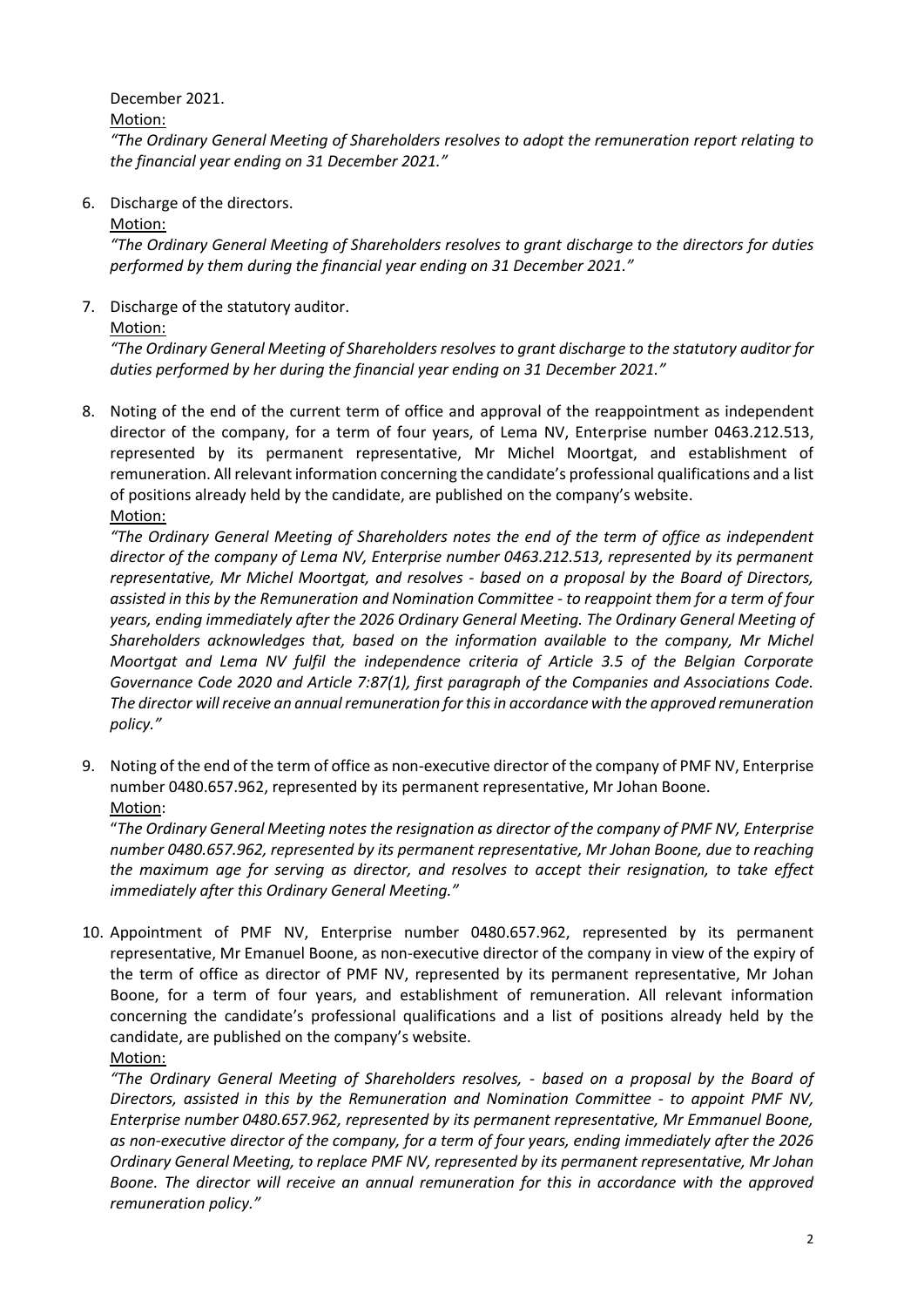#### 11. Reappointment of the statutory auditor.

#### Motion:

*"The Ordinary General Meeting resolves to reappoint PwC Bedrijfsrevisoren BV, registered office Culliganlaan 5 1831 Diegem, registered with the Crossroads Bank for Enterprises under number: 0429.501.944 1932 as statutory auditor for a period of three years. This company has appointed Ms Lien Winne, auditor, as its representative, authorised to represent it and charged with the exercise of the duties of statutory auditor for and on behalf of PwC Bedrijfsrevisoren BV. The term of office expires after the Ordinary General Meeting held to adopt the financial statements for the year ending on 31 December 2024. The remuneration for these tasks amounts to EUR 141,000 per annum (exclusive of VAT, expenses and contribution to the Belgian Institute of Company Auditors) subject to annual adjustments in accordance with changes in the consumer prices index or as agreed between the parties. This remuneration covers the audit of the statutory financial statements, the consolidated financial statements and the examination of the company's half-year figures (statutory and consolidated)."*

## **II. Registration and participation**

Only persons who meet the two conditions listed under (A) and (B) infra, are entitled to participate in and to vote at the Ordinary Shareholders' Meeting, namely:

## **A. Registration**

## *No later than Friday 29 April 2022 at 12 PM (Belgian time) (= "Date of registration")*

- **For holders of registered shares:** the registration will be determined by the registration of said registered shares in the name of the shareholder, in the register of registered shares of Lotus Bakeries NV on the Date of registration at the latest.
- **For holders of dematerialised shares:** the registration will be determined by the registration of the dematerialised shares in the name of the shareholder, in the accounts of a recognised account holder or a settlement institution on the Date of registration at the latest.

#### **B. Confirmation of participation**

ANNOUNCEMENT IN THE LIGHT OF THE CORONAVIRUS: the company will grant shareholders, proxy holders and other persons access subject to the measures in force according to the Coronavirus Barometer at the time of the General Meeting.

#### *No later than Saturday 7 May 2022 at 12 PM*

Every shareholder should confirm to the company, whether or not via his/her financial intermediary, his/her intention to participate in the Ordinary Shareholders' Meeting and the number of shares with which he/she wishes to take part in the vote **between 29 April 2022 at 12 PM and 7 May 2022 at 12 PM.**

This notification must be received by Lotus Bakeries no later than **7 May 2022 at 12 PM** via the Lumi platform [\(www.lumiconnect.com\)](http://www.lumiconnect.com/).

- **Holders of registered shares** will receive a personal invitation, with instructions, by email. Shareholders for whom Lotus Bakeries NV does not possess an email address will be invited by mail.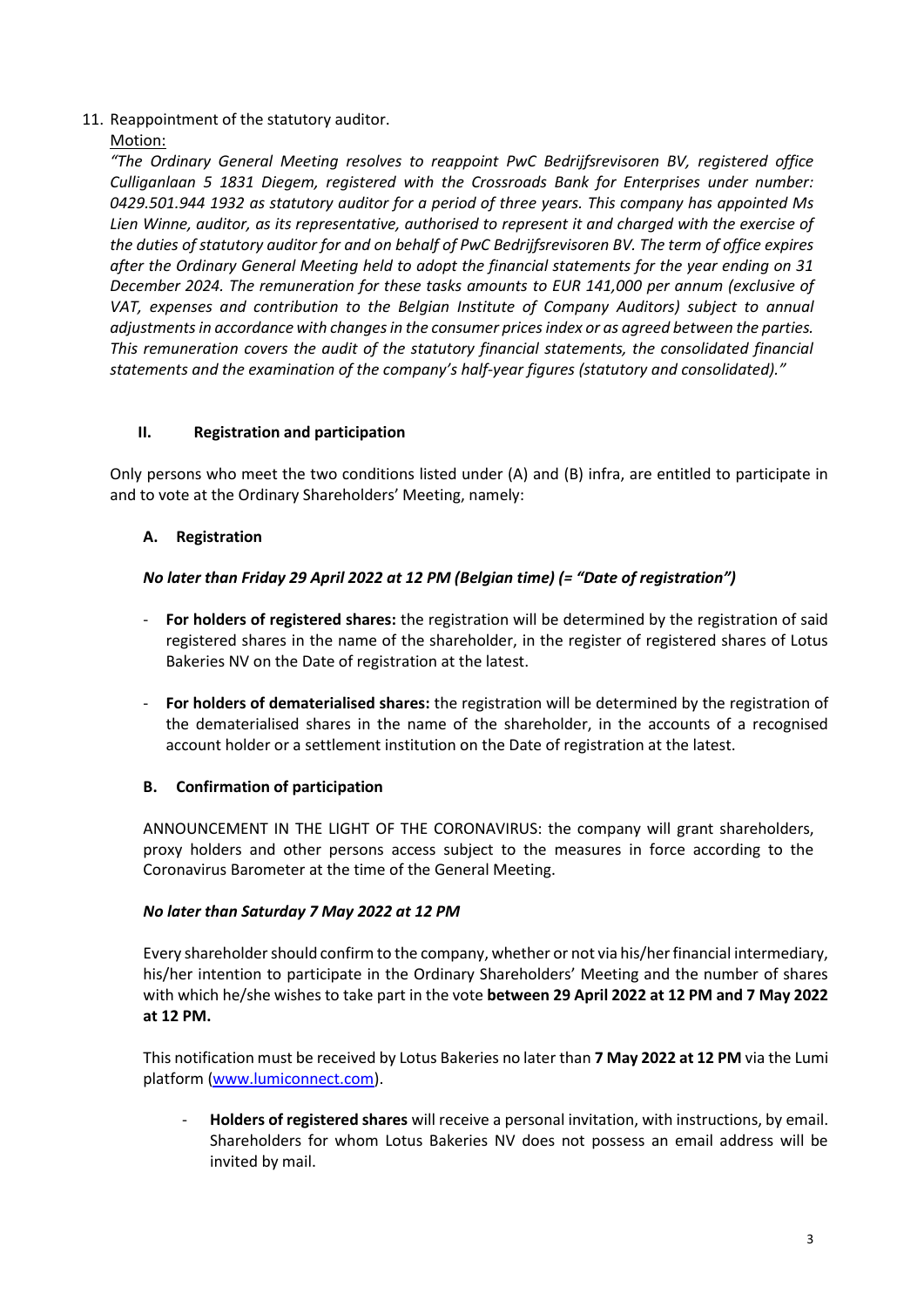- **Holders of dematerialised shares** may do so directly or via a financial intermediary acting on behalf of the shareholder.

The company emphasises that these formalities are free of charge for shareholders.

#### **III. Proxies**

Every shareholder, who meets the above eligibility criteria, may be represented at the Ordinary Shareholders' Meeting by a proxy holder, who must not be a shareholder. Subject to exceptions provided for in the Belgian Companies and Associations Code, a shareholder may only appoint one proxy holder.

The shareholder is requested to fill out the proxy between **29 April 2022 at 12 PM** and **7 May 2022 at 12 PM** on the Lumi platform [\(www.lumiconnect.com\)](http://www.lumiconnect.com/).

## **IV. Documentation**

From 13 April 2022, all documents and the information mentioned in Article 7:129(3) of the Belgian Companies and Associations Code will be available on the website: [www.lotusbakeries.com.](http://www.lotusbakeries.com/)

As of this date, every shareholder can obtain a copy of the documents which, by law, have to be available at the registered office of the company, during normal office hours on business days.

## **V. Right to ask questions**

Each shareholder is entitled to ask (written) questions to the Board of Directors concerning their statutory report or concerning agenda items as well as to the auditor of Lotus Bakeries NV concerning her audit report during or before the Ordinary Shareholders' Meeting. Shareholders, who validly confirmed their participation in the Shareholders' Meeting, may submit these written questions by email (corporate@lotusbakeries.com) or posting on the platform www.lumiconnect.com, prior to the Shareholders' Meeting. Lotus Bakeries NV should receive all prior written questions from the shareholders at the latest by **7 May 2022 at 5 PM.**

Further information concerning the right to ask questions is available on the website of the company [www.lotusbakeries.com.](http://www.lotusbakeries.com/)

## **VI. Right to add agenda items and file motions**

One or more shareholders holding together at least 3% of the share capital of Lotus Bakeries NV may (i) add items on the agenda of the Shareholders' Meeting and (ii) file motions relating to existing or new items on the agenda. Lotus Bakeries NV should receive these requests, including proof of the required participation and the text of the new items and the corresponding motions, at the latest by 21 April 2022. Should the case arise, the company will publish a revised agenda on 28 April 2022 at the latest.

Upon receipt of these requests, the company shall acknowledge good receipt thereof by email or by mail, to the address provided by the shareholder for this purpose.

Further information concerning the right to add agenda items and file motions is available on the website of the company[: www.lotusbakeries.com.](http://www.lotusbakeries.com/)

#### **VII. Privacy notice**

The company is responsible for the processing of personal data which it receives from shareholders and proxy holders within the context of the Shareholders' Meeting. The processing will be carried out for the